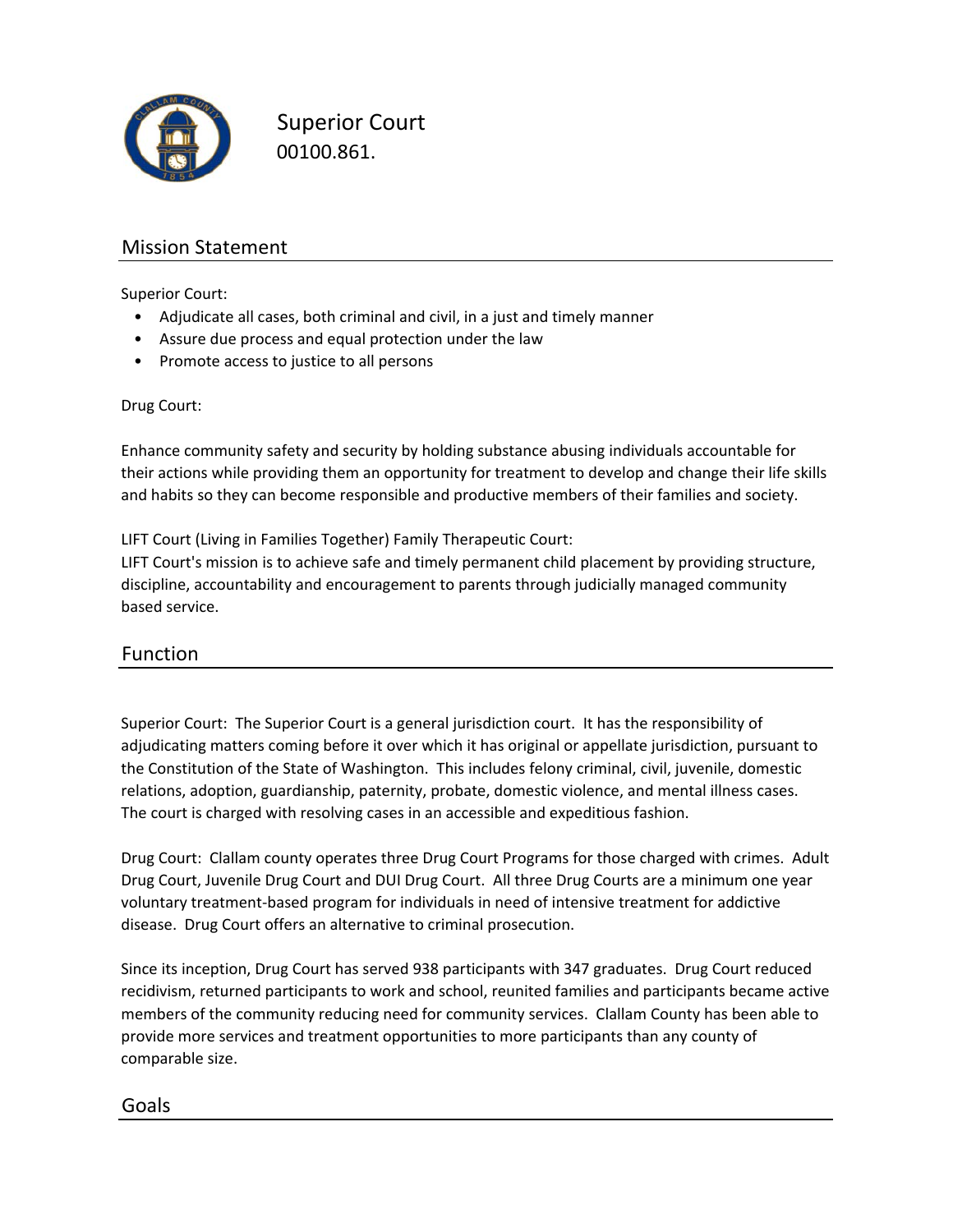Superior Court:

- 1. Provide continuous training and education to staff and judges to ensure a high level of competency and efficiency.
- 2. Provide a secure courtroom for the processing of criminal and civil cases that protect litigants, witnesses, spectators, and court personnel.

3.

Management of limited resources. Cost saving programs implemented by the court includes reducing jail costs through court supervision with Mental Health Court, using Friendship Division for pre-trial supervision and probation, establishing criminal flat fee contracts for criminal conflict cases and establishing flat fee mental health evaluations with a local provider.

- 4. Provide 24 hour coverage for law enforcement search warrants.
- 5. Continue to reduce case backload.

Drug Court:

- 1. Provide an alternative to traditional criminal procedures for defendants committing offenses due to drug addiction.
- 2. Provide team training to enhance the effectiveness of the Drug Court Team and individual team members.
- 3. Utilize existing financial resources effectively.
- 4. Explore alternatives to State funded inpatient treatment placements for participants needing more help than is available through intensive outpatient treatment.

|                                    | 2009 Actual | 2010 Actual | 6/30/11 Actual |
|------------------------------------|-------------|-------------|----------------|
| Cases Filed:                       | $\sim$      | $\sim$      | $\sim$         |
| Criminal                           | 548         | 532         | 234            |
| Civil                              | 1,369       | 1,330       | 653            |
| Domestic                           | 458         | 569         | 294            |
| Probate/Guardianship               | 418         | 358         | 177            |
| Adoption/Paternity                 | 147         | 120         | 40             |
| <b>Mental Illness</b>              | 13          | 15          | 8              |
| Juvenile Non-Offender              | 543         | 522         | 270            |
| Juvenile Offender                  | 261         | 282         | 157            |
| <b>TOTAL CASES FILES</b>           | 3,757       | 3,728       | 1,833          |
|                                    |             |             |                |
| Non-Trial Proceedings:             |             |             |                |
| Civil/Juvenile                     | 7,590       | 8,178       | 4,483          |
| Criminal/Juvenile Offender         | 13,121      | 12,273      | 6,347          |
| <b>Total Non-Trial Proceedings</b> | 20,711      | 20,451      | 10,830         |
|                                    |             |             |                |
| <b>Trials</b>                      |             |             |                |
| Civil Non-Jury Trial               | 43          | 33          | 14             |
| Civil Jury Trials                  | 3           | 2           | 5              |
| Juvenile Offender                  | 15          | 26          | 15             |
| Criminal Jury                      | 19          | 30          | 15             |
| <b>Criminal Non-Jury</b>           | 10          | 27          | 15             |

### Workload Indicators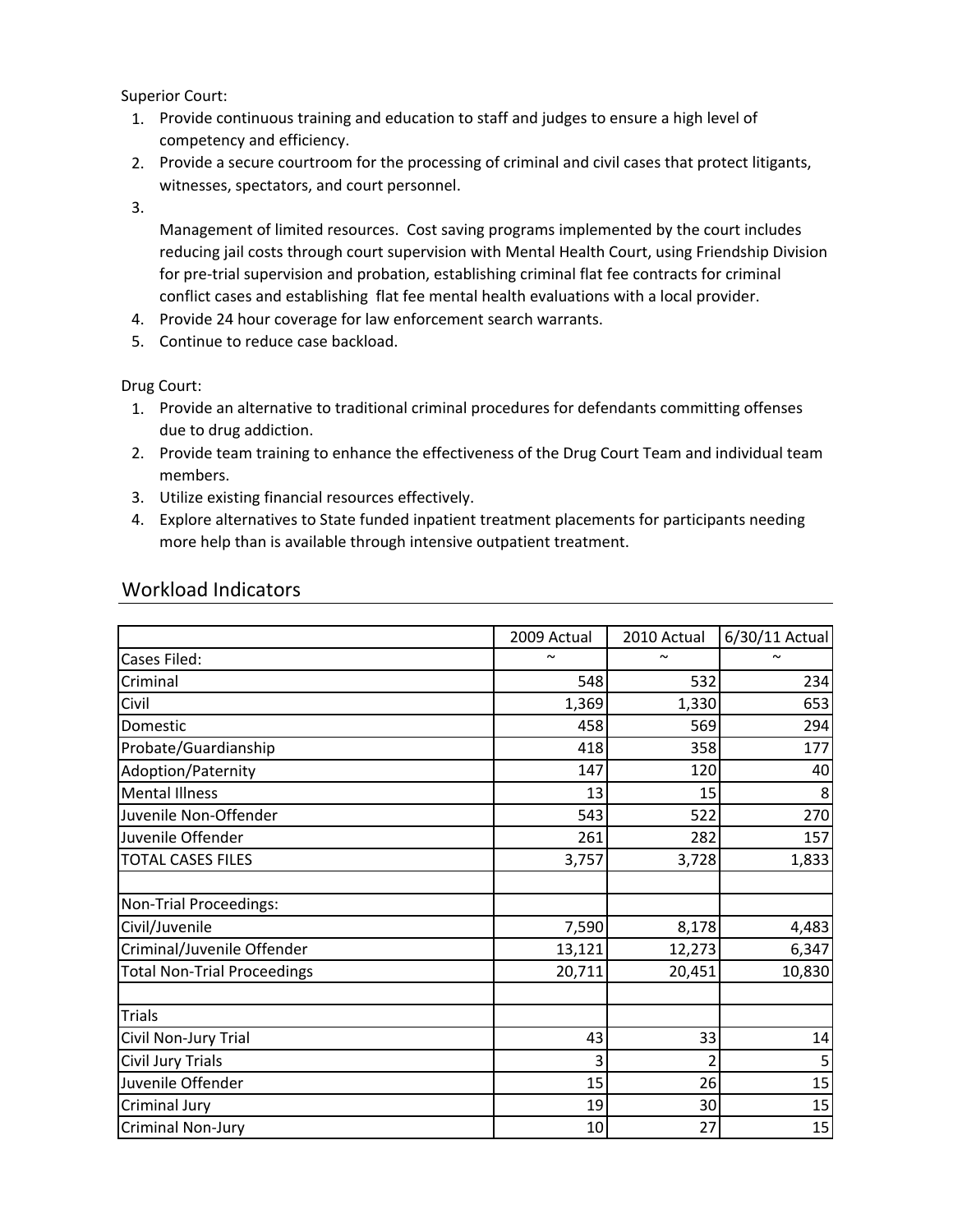| <b>Total Trials</b>                           | 90 | 118 | 64 |
|-----------------------------------------------|----|-----|----|
|                                               |    |     |    |
| Drug Court:                                   |    |     |    |
| Adult, Juvenile & DUI Drug Court Participants | 95 | 64  | 24 |
| Adult, Juvenile & DUI Drug Court Graduates    | 28 | 29  | 15 |
| Return to Work/School                         | 26 | 21  | 19 |
|                                               |    |     |    |
| LIFT Court:                                   |    |     |    |
| <b>Participants Enrolled</b>                  | 29 | 35  | 44 |
| Children with Enrolled Children               | 32 | 39  | 57 |
| Cases with Achieved Permanency                | 8  | 21  |    |

# Grant Funding Sources

- 1. Department of Health and Human Services (Federal)
- 2. Office Administrator for the Courts (State)

### Revenues

|                                | 2009 Actual | 2010 Actual | $6/30/11$ Actual | 2012 Budget |
|--------------------------------|-------------|-------------|------------------|-------------|
| Taxes                          |             |             |                  |             |
| <b>Licenses and Permits</b>    |             |             |                  |             |
| Intergovernmental Revenues     | 42,651      | 39,703      | 17,233           | 70,405      |
| Charges for Goods and Services | 13,186      | 14,918      | 21,111           | 24,000      |
| <b>Fines and Forfeits</b>      |             |             |                  |             |
| <b>Miscellaneous Revenues</b>  | 94,649      | 84,481      | 30,325           | 162,849     |
| <b>Other Financing Sources</b> |             |             |                  |             |
| Transfers In                   | 38,000      | 50,000      | 30,000           | 100,000     |
| <b>General Tax Support</b>     | 1,175,339   | 1,276,876   | 707,426          | 956,075     |
| Total                          | \$1,363,825 | \$1,465,978 | \$806,095        | \$1,313,329 |

# Expenditures

|                                   | 2009 Actual | 2010 Actual | $6/30/11$ Actual | 2012 Budget |
|-----------------------------------|-------------|-------------|------------------|-------------|
| Salaries and Wages                | 716,694     | 722,333     | 374,615          | 751,958     |
| <b>Personnel Benefits</b>         | 142,961     | 139,077     | 73,427           | 160,510     |
| <b>Supplies</b>                   | 11,254      | 9,406       | 9,345            | 12,450      |
| <b>Other Services and Charges</b> | 492,916     | 595,162     | 348,708          | 388,411     |
| <b>Intergovernmental Services</b> |             |             |                  | 0           |
| Capital Outlays                   |             |             |                  | 0           |
| Interfund Payments for Services   |             |             |                  | $\Omega$    |
| <b>Transfers Out</b>              |             |             |                  | 0           |
| Total                             | \$1,363,825 | \$1,465,978 | \$806,095        | \$1,313,329 |

# **Staffing**